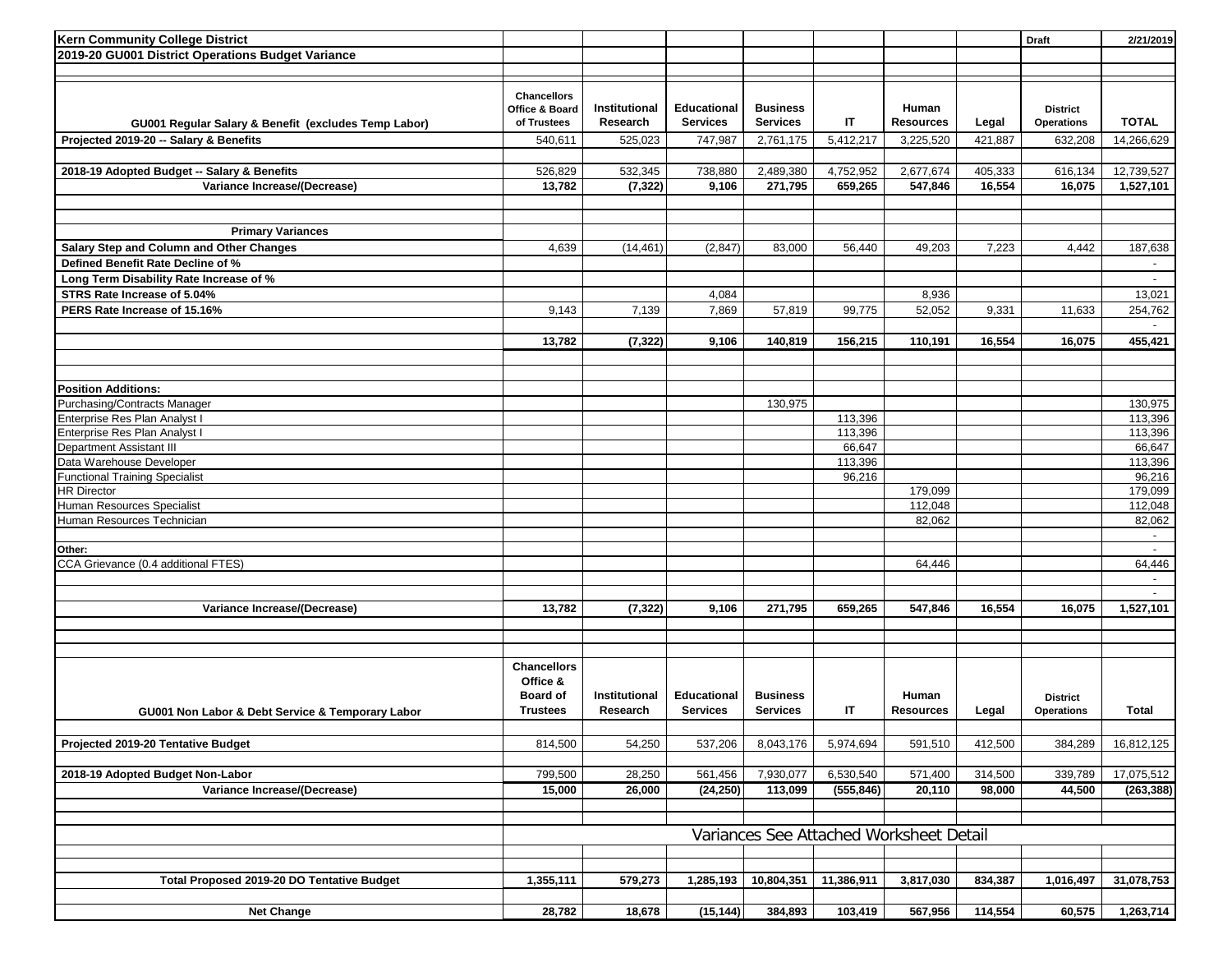|                        |              |                                                                     |                         | <b>Actuals</b>       |                      | <b>Budget</b> |                    |                                         |                             |                                                                            |
|------------------------|--------------|---------------------------------------------------------------------|-------------------------|----------------------|----------------------|---------------|--------------------|-----------------------------------------|-----------------------------|----------------------------------------------------------------------------|
|                        |              |                                                                     |                         |                      | 2019 Actual Expenses |               |                    |                                         | <b>Budget Variance</b>      |                                                                            |
| Dept                   | Account      | <b>Account Description</b>                                          | 2017 Actual Expenses    | 2018 Actual Expenses | as of Feb 8, 2019    |               |                    | 2019 Adopted Budget 2020 Budget Request | Amount                      | Variance Explanation                                                       |
| <b>Bus Srvs</b>        | 2392         | Non-Inst Students                                                   | 22,658                  | 20,962               | 8,240                |               | 12,500             | 19,500                                  | 7,000                       | Based on PY's actuals                                                      |
|                        | 2393         | Class Non-Instr Overtime                                            | 1,994                   | 1,654                | 2,150                |               |                    |                                         |                             |                                                                            |
|                        | 2399         | Cls Oth - Temp                                                      | 12,644<br>$\mathbf{0}$  | 11,457               | 179                  |               | 200                | 250                                     | $\mathbf 0$<br>50           |                                                                            |
|                        | 4211<br>4310 | Non-Library/Magazines/Bks/Prdcls<br>Inst Supplies & Materials       |                         | 183<br>871           |                      |               |                    |                                         | $\mathbf 0$                 |                                                                            |
|                        | 4313         | Non-Inst Supplies & Materials                                       | 10,077                  | 31,077               | 14,772               |               | 36,900             | 36,200                                  | (700)                       |                                                                            |
|                        | 4315         | Maint & Repairs Supplies                                            | $\mathbf 0$             | 18                   | $\Omega$             |               | 300                |                                         | (300)                       |                                                                            |
|                        | 5111         | Collection Fees                                                     |                         | 675                  |                      |               |                    |                                         | $\Omega$                    |                                                                            |
|                        | 5119         | Oth Non-Inst Consulting Services                                    | 171,440                 | 37,976               | 44,788               |               | 175,000            | 220,000                                 | 45,000                      | Cambridge West - Budget Allocation Model                                   |
|                        | 5150         | Cont Instruction                                                    | 1,795                   |                      |                      |               |                    |                                         | $\mathbf{0}$                |                                                                            |
|                        | 5220         | Employee Travel                                                     | 14,411                  | 10,243               | 3,202                |               | 32,250             | 35,500                                  | 3,250                       |                                                                            |
|                        | 5220DT       | <b>Employee Travel DO</b>                                           | 60                      | 264                  |                      |               | 6,000              | $\mathbf 0$                             | (6.000)                     | Moved part of this to 5220                                                 |
|                        | 5230         | ood/Meetings                                                        | 535                     | 1,431                | 947                  |               | 1,800              | 2,000                                   | 200                         |                                                                            |
|                        | 5300<br>5400 | nstitutional Dues/Memberships<br>Comprehensive/Liab/Prpty/Auto Ins) | 2,905<br>735,440        | 1,665<br>894,677     | 4,213<br>1,021,554   |               | 3,000<br>1,032,459 | 3,750<br>1,025,000                      | 750<br>(7.459               | Estimate                                                                   |
|                        | 5406         | Student Insurance                                                   | 190,043                 | 191,739              | 186,078              |               | 186,078            | 190,000                                 | 3,922                       | Estimate                                                                   |
|                        | 5407         | Insurance Deductibles                                               | 7,340                   | 3,755                | 1,280                |               | 7,500              | 7,000                                   | (500)                       |                                                                            |
|                        | 5570         | Pest Control                                                        | $\mathbf 0$             | $\mathbf 0$          |                      |               |                    |                                         | $\mathbf 0$                 |                                                                            |
|                        | 5581         | <b>Telephone Services</b>                                           | 8                       |                      |                      |               |                    |                                         | $\mathbf 0$                 |                                                                            |
|                        | 5602         | Short Term Rental-Veh & Equip                                       | $\mathsf{O}\xspace$     | $\Omega$             |                      |               |                    |                                         | $\Omega$                    |                                                                            |
|                        | 5650         | Software Licensing/Maintenance Svcs                                 | 2,526                   | 42,891               | 40,306               |               | 50,000             | 140,000                                 |                             | 90,000 \$40,000 - IContracts; \$50,000 - Fixed Asset Software, per AUR     |
|                        | 5683         | <b>Building Maintenance</b>                                         |                         | 20.017               | 22.607               |               | $\mathbf{0}$       |                                         | $\mathbf{0}$                |                                                                            |
|                        | 5700         | Annual Fiscal Audit                                                 | 68,100                  | 86,941               | 73,550               |               | 80,000             | 95,000                                  | 15,000                      | Change in auditors - estimate                                              |
|                        | 5731         | Attorney Fees - Oth                                                 | 11,043                  | 8,900                |                      |               | 5,000              | $\mathbf 0$                             | (5.00)                      |                                                                            |
|                        | 5733         | Legal Advertising                                                   | 698                     | $\mathbf{0}$         | $\circ$              |               | 2,500              | $\mathbf 0$                             | (2,500)                     |                                                                            |
|                        | 5740<br>5790 | Settlement Expense                                                  | 213,840                 | 3,500                |                      |               |                    |                                         | $\circ$                     |                                                                            |
|                        | 5800         | Other Professional Fees<br>Services Abatement                       | (6,900)                 | 230                  |                      |               |                    |                                         | $\mathbf 0$<br>$\mathbf{0}$ |                                                                            |
|                        | 5820         | Postage/Express Overnight Svcs                                      | 225                     | 349                  |                      |               | 200                | 200                                     | $\mathbf{0}$                |                                                                            |
|                        | 5830         | <b>Bank Charges</b>                                                 | 279,413                 | 167,917              | 88,021               |               | 185,000            | 185,000                                 | $\mathbf 0$                 |                                                                            |
|                        | 5831         | Credit Card Expense                                                 | 21,994                  | 19,674               | 9,308                |               | 21,900             | 21,900                                  | $\mathbf 0$                 |                                                                            |
|                        | 5835         | <b>Bad Debt Expense</b>                                             | (7.971                  | 6,395                |                      |               |                    |                                         | $\Omega$                    |                                                                            |
|                        | 5838         | <b>Collection Services</b>                                          | 134                     | (51)                 | $\mathbf{0}$         |               | 10,000             | $\mathbf 0$                             | (10,000)                    | Elimate collection company                                                 |
|                        | 5860         | General Advertising                                                 | 4,429                   | 242                  | $\mathbf{0}$         |               | 2,000              | 2,000                                   | $\mathbf 0$                 |                                                                            |
|                        | 5870         | Cash Over - Short                                                   | 25                      | $\mathbf 0$          | $\Omega$             |               |                    |                                         | $\Omega$                    |                                                                            |
|                        | 5880         | Taxes - Licenses & Permits                                          | 34,309                  | 34.778               | 6,381                |               | 57,309             | 35,000                                  | (22, 309)                   | PY estimated for PBID - did not pass                                       |
|                        | 5890         | Other Services & Expenses                                           | 22,572                  | 17,470               | 13,926               |               | 30,800             | 31,900                                  | 1,100                       |                                                                            |
|                        | 5895         | Prior Periods Adjustments                                           |                         | 2,277                |                      |               |                    |                                         | $\Omega$                    |                                                                            |
|                        | 5911<br>6412 | Indirect Cost(Reimbursement)                                        | (79, 80)<br>11,532      | (63.46)              | (77, 44)             |               |                    |                                         | $\mathbf{0}$<br>5.000       |                                                                            |
|                        | 6413FA       | Computer/Technology Equipment<br>Autos and Busses                   |                         | 2,913<br>8,061       |                      |               |                    | 5,000                                   | $\mathbf 0$                 | New workstation/computer for Contracts Mgr per AUR                         |
|                        | 6419         | Other Equipment                                                     |                         | 9,572                | 3,000                |               |                    |                                         | $\mathbf{0}$                |                                                                            |
|                        | 6419FA       | Other Equipment                                                     | $\mathbf{0}$            | $\mathbf{0}$         | $^{\circ}$           |               | 5,000              | 5,000                                   | $\mathbf{0}$                |                                                                            |
|                        | 7110         | Debt Reduction                                                      | 935,000                 | 995,000              | $\mathbf 0$          |               | 1,055,000          | 1,115,000                               |                             | 60,000 Increase in debt payment principle                                  |
|                        | 7111         | Debt Interest & Other Charges                                       | 4,792,360               | 4,736,181            | $\Omega$             |               | 4,676,381          | 4,612,976                               | (63.406                     | Decrease in debt payment interest                                          |
|                        | 7312         | Interfund Transfers - Out                                           | 1,848,277               | 255,000              |                      |               | 255,000            | 255,000                                 |                             |                                                                            |
| <b>Bus Srvs Total</b>  |              |                                                                     | 9,323,148               | 7,563,439            | 1,467,061            |               | 7,930,077          | 8,043,176                               | 113,099                     |                                                                            |
| Chancellor/BOT         | 2399         | Cls Oth - Temp                                                      |                         | $\mathbf{0}$         |                      |               |                    |                                         | $\mathbf{0}$                |                                                                            |
|                        | 4313         | Non-Inst Supplies & Materials                                       | 200                     | $\mathbf 0$          |                      |               |                    |                                         | $\mathbf{0}$                |                                                                            |
|                        | 5118         | Cont Security Services                                              | 2,155                   | 2,470                | 1,100                |               | 4,500              | 4,500                                   | $\mathbf{0}$                |                                                                            |
|                        | 5119         | Oth Non-Inst Consulting Services                                    | 133,165                 | 81,012               | 90,664               |               | 155,000            | 250,000                                 | 95,000                      |                                                                            |
|                        | 5220         | Employee Travel                                                     | 48,702                  | 31,295               | 19,578               |               | 50,000             | 55,000                                  | 5,000                       |                                                                            |
|                        | 5300         | Institutional Dues/Memberships                                      | 147,110                 | 163,367              | 134,479              |               | 160,000            | 160,000                                 | $\Omega$                    |                                                                            |
|                        | 5650         | Software Licensing/Maintenance Svcs                                 | $\mathbf{0}$<br>350,329 | 41                   |                      |               | 30,000<br>400,000  | 45,000                                  | 15,000<br>(100.0)           |                                                                            |
|                        | 5720<br>5820 | <b>Trustee Election</b><br>Postage/Express Overnight Svcs           | 39                      | $\mathbf 0$          | 2,670                |               |                    | 300,000                                 | $\Omega$                    | Reduction in election funds to to odd year; money held for special, if any |
| Chancellor/BOT Total   |              |                                                                     | 681,700                 | 278,185              | 248,491              |               | 799,500            | 814,500                                 | 15,000                      |                                                                            |
|                        | 2393         |                                                                     | 2,927                   | $\mathbf{0}$         | $\Omega$             |               | 2,000              |                                         |                             | No overtime contingency necessary in this account                          |
| <b>Dist Operations</b> | 2399         | Class Non-Instr Overtime<br>Cls Oth - Temp                          | 3.999                   | 1.977                |                      |               |                    |                                         | (2,000)                     |                                                                            |
|                        | 4211         | Non-Library/Magazines/Bks/Prdcls                                    | 2,626                   | 2,630                | 2,483                |               | 3,200              | 3,200                                   | $\mathbf{0}$                |                                                                            |
|                        | 4313         | Non-Inst Supplies & Materials                                       | 34,772                  | 26,270               | 14,186               |               | 54,000             | 49,000                                  | (5.000)                     | Reduction in office supply consumption                                     |
|                        | 4321         | Fuel - Lubricants                                                   | 3,513                   | 6,562                | 438                  |               | 3,000              | 5,500                                   | 2.500                       |                                                                            |
|                        | 5119         | Oth Non-Inst Consulting Services                                    | 18,347                  | 28,231               | $\mathbf 0$          |               | 35,000             | 30,000                                  | (5,000)                     | Reduction in consulting services for 2019-20 budget                        |
|                        | 5220         | Employee Travel                                                     | 952                     | 6,489                | 975                  |               | 53,500             | 3,500                                   | (50.000                     | Funds move to correct account allocation; DW                               |
|                        | 5221         | Professional Development/Training                                   |                         |                      |                      |               |                    | 50,000                                  | 50,000                      | professional development; classified pilot                                 |
|                        | 5230         | Food/Meetings                                                       | 5,642                   | 6,191                | 2,942                |               | 10,000             | 10,000                                  | $\circ$                     |                                                                            |
|                        | 5530         | Light - Electricity                                                 | 144,255                 | 160,733              | 83,319               |               | 175,000            | 175,000                                 | $\mathbf 0$                 |                                                                            |
|                        | 5540         | Water - Sanitation                                                  | 7,358                   | 7,786                | 4,228                |               | 8,000              | 8,500                                   | 500                         |                                                                            |
|                        | 5550         | Disposal Services                                                   | 1,725                   | 1,310                | 673                  |               | $\mathbf{0}$       | 3,500                                   | 3,500                       |                                                                            |
|                        | 5570         | Pest Control                                                        | 695                     | 912                  | 490                  |               | 1,000              | 1,000                                   | $\mathbf{0}$                |                                                                            |
|                        | 5581<br>5590 | <b>Telephone Services</b><br>Other Utilities                        | 109<br>7,645            | 8,230                | 4,924                |               | 8,500              | 9,000                                   | $\mathbf 0$<br>500          |                                                                            |
|                        | 5602         | Short Term Rental-Veh & Equip                                       | $\mathbf{0}$            | $\mathbf{0}$         |                      |               |                    |                                         | $\mathbf{0}$                |                                                                            |
|                        | 5608         | Oper/Lease Cntrcts-ie Cars-Copiers                                  | 7,873                   | 7,865                | 3,964                |               | 1,000              | 10,000                                  | 9,000                       |                                                                            |
|                        | 5650         | Software Licensing/Maintenance Svcs                                 | 5,826                   | 6,527                | 864                  |               | 9,000              | 8,000                                   | (1,000)                     | Reduction based on need at this time                                       |
|                        | 5671         | Equip Maint Agreements                                              | 2,047                   | 2,267                | 2,045                |               | 3,500              | 3,500                                   | $\mathbf{0}$                |                                                                            |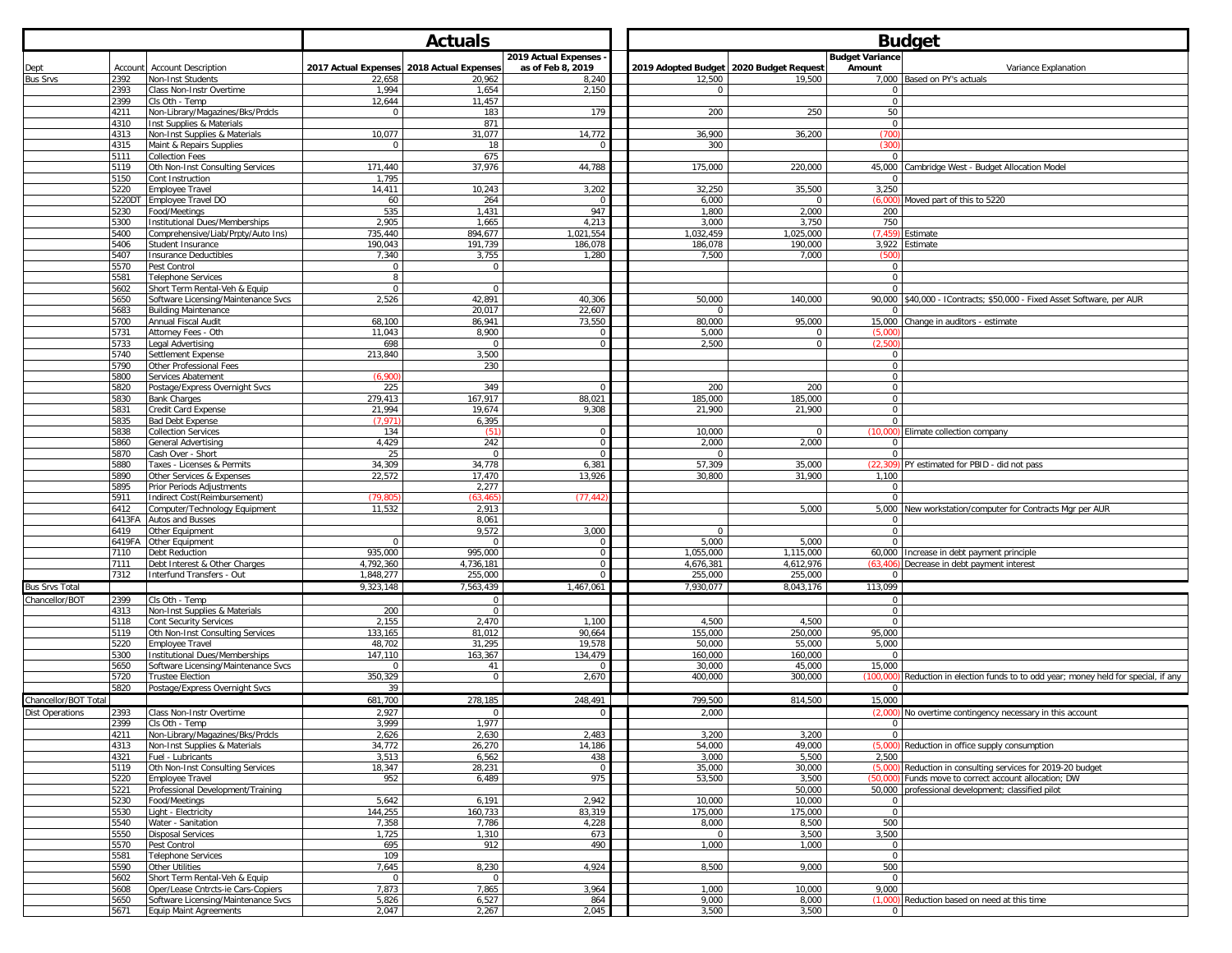|                              |                 |                                                                 |                       | <b>Actuals</b>                                     |                      | <b>Budget</b> |                     |                                                     |                             |                                                                |
|------------------------------|-----------------|-----------------------------------------------------------------|-----------------------|----------------------------------------------------|----------------------|---------------|---------------------|-----------------------------------------------------|-----------------------------|----------------------------------------------------------------|
|                              |                 |                                                                 |                       |                                                    | 2019 Actual Expenses |               |                     |                                                     | <b>Budget Variance</b>      |                                                                |
| Dept                         | Account<br>5681 | <b>Account Description</b><br>Grounds Maintenance               |                       | 2017 Actual Expenses 2018 Actual Expenses<br>9,020 | as of Feb 8, 2019    |               | 10,000              | 2019 Adopted Budget   2020 Budget Request<br>10,000 | Amount<br>$\mathbf{0}$      | Variance Explanation                                           |
|                              | 5683            | <b>Building Maintenance</b>                                     | 12,279<br>45,352      | 55,840                                             | 4,800<br>17,692      |               | 55,000              | 60,000                                              | 5,000                       |                                                                |
|                              | 5684            | Vehicle Repairs & Maintenance                                   | 1,488                 | 2,949                                              | 515                  |               | 5,000               | 4,000                                               | (1.000)                     | Reduction based on need                                        |
|                              | 5686            | Oth Equipment Maint Agreements                                  | 37,141                | 34,790                                             | 12,204               |               | 50,500              | 50,500                                              | $\mathbf{0}$                |                                                                |
|                              | 5820            | Postage/Express Overnight Svcs                                  | 74.794                | 70,503                                             | 17,753               |               | 45.000              | 45.000                                              | $\mathbf 0$                 |                                                                |
|                              | 5861<br>5880    | Printing/Duplicating Service<br>Taxes - Licenses & Permits      | (701<br>(15)          | $\mathbf 0$<br>15                                  | 15                   |               | 3,000<br>100        | 5,000<br>100                                        | 2,000<br>$\mathsf 0$        |                                                                |
|                              | 5890            | Other Services & Expenses                                       | 7,769                 | $\mathbf 0$                                        | $\Omega$             |               | 15,000              | 15,000                                              | $\mathbf 0$                 |                                                                |
|                              | 5911            | Indirect Cost(Reimbursement)                                    | (2,67                 | $\mathbf 0$                                        |                      |               | 275.51              | (275, 51)                                           | $\mathsf 0$                 |                                                                |
|                              | 6120            | Site Improvement                                                | 14,611                | 29,282                                             | 27,229               |               | 30,000              | 30,000                                              | $\mathsf 0$                 |                                                                |
|                              | 6412<br>6412FA  | Computer/Technology Equipment<br>Computer/Tech Equipment        | $\mathbf{0}$          | $\mathbf{0}$                                       | 1,815<br>$\Omega$    |               | $^{\circ}$<br>4,000 | 4,000<br>20,500                                     | 4,000                       | 16,500 BOT tablets for meeting                                 |
|                              | 6414            | Furniture                                                       | 1,089                 | 554                                                |                      |               | 6,000               | 6,000                                               | $\Omega$                    |                                                                |
|                              | 6419            | Other Equipment                                                 | 36,977                | 26,944                                             | 15,105               |               | 25,000              | 40,000                                              | 15,000                      | District vehicle replacement                                   |
| <b>Dist Operations Total</b> |                 |                                                                 | 478,418               | 503,878                                            | 218,660              |               | 339,789             | 384,289                                             | 44,500                      |                                                                |
| Ed Srvs                      | 1419            | Acad Emp - Non-Inst Non Cont                                    | 180                   |                                                    |                      |               |                     |                                                     | $\mathbf 0$                 |                                                                |
|                              | 2392<br>2394    | Non-Inst Students<br>Non-Admin Non-Instr Prof Expt              | 335<br>$\mathsf 0$    | $\mathbf 0$                                        | $\cap$               |               | 6,300               | 6,300                                               | $\mathbf 0$<br>$\mathsf 0$  |                                                                |
|                              | 4211            | Non-Library/Magazines/Bks/Prdcls                                | 347                   | 365                                                | $\Omega$             |               | 1,800               | 1,800                                               | $\mathbf 0$                 |                                                                |
|                              | 4310            | Inst Supplies & Materials                                       | $\mathbf 0$           | 136                                                |                      |               | 3.500               | 3.500                                               | $\mathbf 0$                 |                                                                |
|                              | 4313            | Non-Inst Supplies & Materials                                   | 3,817                 | 1,711                                              | 975                  |               | 8,200               | 7,900                                               | (300)                       |                                                                |
|                              | 5119            | Oth Non-Inst Consulting Services                                | 17,323                | 39,085                                             | 5,945                |               | 21,000              | 39,000                                              | 18,000                      |                                                                |
|                              | 5150<br>5209    | Cont Instruction<br>Non-Employee Travel                         | 439,688<br>303        | 367,868<br>$\mathbf 0$                             | 133,770<br>332       |               | 468,281<br>350      | 418,031<br>350                                      | (50, 250)<br>$\mathbf 0$    | Based on minimum contract & PYs costs                          |
|                              | 5212            | Student Travel                                                  |                       | 72                                                 |                      |               |                     |                                                     | $\mathbf 0$                 |                                                                |
|                              |                 |                                                                 |                       |                                                    |                      |               |                     |                                                     |                             | ncrease in Leadership Academy travel to Sacramento - increased |
|                              | 5220            | <b>Employee Travel</b>                                          | 16,402                | 38,558                                             | 25,863               |               | 33,000              | 46,000                                              | 13,000                      | participants                                                   |
|                              | 5230<br>5300    | Food/Meetings<br><b>Institutional Dues/Memberships</b>          | 3,420<br>600          | 3,977<br>1,295                                     | 1,486<br>500         |               | 4,250<br>2,400      | 4,250<br>2,400                                      | $\mathbf 0$<br>$\mathsf 0$  |                                                                |
|                              | 5650            | Software Licensing/Maintenance Svcs                             | $\mathbf{0}$          | $\mathbf{0}$                                       |                      |               | 2,000               | 2,000                                               | $\mathbf{0}$                |                                                                |
|                              | 5790            | Other Professional Fees                                         | 802                   | 500                                                | 1,450                |               | 675                 | 675                                                 | $\mathbf 0$                 |                                                                |
|                              | 5820            | Postage/Express Overnight Svcs                                  | $\mathsf 0$           | $\mathbf 0$                                        |                      |               |                     |                                                     | $\mathsf 0$                 |                                                                |
|                              | 5861<br>6412    | Printing/Duplicating Service                                    | $\mathbf 0$<br>5,565  | 203<br>3,175                                       | 5,821                |               | 9,700               | 5,000                                               | $\mathbf 0$<br>(4,700)      |                                                                |
| Ed Srvs Total                |                 | Computer/Technology Equipment                                   | 488,782               | 456,945                                            | 176,142              |               | 561,456             | 537,206                                             | (24.250)                    |                                                                |
| HR                           | 1419            | Acad Emp - Non-Inst Non Cont                                    | 10,500                | $\mathbf 0$                                        | 6,300                |               | 9,000               | 9,000                                               | $\mathbf{0}$                |                                                                |
|                              | 2392            | Non-Inst Students                                               | 13,725                | 2,400                                              |                      |               | 17,000              | 17,000                                              | $\mathsf 0$                 |                                                                |
|                              | 2393            | Class Non-Instr Overtime                                        | 239                   | 3,878                                              |                      |               | 5,500               |                                                     | (5.500)                     |                                                                |
|                              | 2394<br>2399    | Non-Admin Non-Instr Prof Expt                                   | $\mathsf 0$           | $\overline{0}$                                     |                      |               |                     |                                                     | $\mathbf{0}$                |                                                                |
|                              | 4211            | Cls Oth - Temp<br>Non-Library/Magazines/Bks/Prdcls              | 86,019<br>$\mathbf 0$ | 26,325                                             | 20,392               |               | 24,000              | 24,000                                              | $\mathsf 0$<br>$\mathsf 0$  |                                                                |
|                              | 4312            | All Computer Software                                           | $\overline{0}$        | 492                                                |                      |               |                     | $\mathbf 0$                                         | $\overline{0}$              |                                                                |
|                              | 4313            | Non-Inst Supplies & Materials                                   | 14,502                | 40,697                                             | 11,663               |               | 41,500              | 41,610                                              | 110                         |                                                                |
|                              | 5119            | Oth Non-Inst Consulting Services                                | 142,983               | 165,727                                            | 75,846               |               | 177,000             | 192,000                                             | 15,000                      |                                                                |
|                              | 5209<br>5220    | Non-Employee Travel<br>Employee Travel                          | 909<br>26,533         | $\mathbf 0$<br>18,151                              | 101<br>19,203        |               | 3,000<br>41,650     | 3,000<br>41,650                                     | $\mathbf{0}$<br>$\mathsf 0$ |                                                                |
|                              | 5220DT          | Employee Travel DO                                              |                       | 523                                                |                      |               |                     |                                                     | $\mathsf 0$                 |                                                                |
|                              | 5230            | Food/Meetings                                                   | 1,532                 | 1,966                                              | 539                  |               | 3,500               | 3,500                                               | $\overline{0}$              |                                                                |
|                              | 5300            | Institutional Dues/Memberships                                  | 415                   | 1,375                                              | 5,374                |               | 10,260              | 10,260                                              | $\mathbf 0$                 |                                                                |
|                              | 5560<br>5650    | Hazardous Waste Disposal<br>Software Licensing/Maintenance Svcs | $\mathbf 0$           | 2,922                                              | $\Omega$             |               | 4,250<br>5,000      | 4,250<br>5,500                                      | $\mathsf 0$<br>500          |                                                                |
|                              | 5684            | Vehicle Repairs & Maintenance                                   |                       | 219                                                |                      |               |                     |                                                     | $\mathbf 0$                 |                                                                |
|                              | 5810            | <b>Fingerprinting Services</b>                                  | 37,247                | 45,492                                             | 27,817               |               | 60,000              | 60,000                                              | $\overline{0}$              |                                                                |
|                              | 5813            | Physical Examinations/Tests                                     | 31,419                | 29,324                                             | 12,835               |               | 20,000              | 20,000                                              | $\overline{0}$              |                                                                |
|                              | 5820<br>5830    | Postage/Express Overnight Svcs<br>Bank Charges                  | 58                    | 5                                                  |                      |               |                     |                                                     | $\mathsf 0$<br>$\mathbf{0}$ |                                                                |
|                              | 5860            | General Advertising                                             | 188,294               | 67,051                                             | 11,539               |               | 120,000             | 120,000                                             | $\mathbf 0$                 |                                                                |
|                              | 5861            | Printing/Duplicating Service                                    | $\mathbf 0$           | 1,255                                              | 2,460                |               | 5,000               | 5,000                                               | $\mathbf 0$                 |                                                                |
|                              | 5890            | Other Services & Expense                                        | 146,933               | 33,612                                             | 12,347               |               | 22,740              | 22,740                                              | $\Omega$                    |                                                                |
|                              | 5891<br>5895    | Settlement Clearing Account<br>Prior Periods Adjustments        | 2,585                 | 332<br>34,895                                      |                      |               |                     |                                                     | $\mathbf 0$<br>$\mathbf 0$  |                                                                |
|                              | 6412FA          | Computer/Tech Equipment                                         |                       | 15,253                                             |                      |               | 2,000               | 12,000                                              |                             | 10,000 Computer set-up for 3 new positions                     |
|                              | 6419FA          | Other Equipment                                                 |                       | 52,199                                             |                      |               |                     |                                                     | $\mathbf{0}$                |                                                                |
|                              | 7910            | Unrestricted                                                    |                       | $\mathbf{0}$                                       |                      |               |                     |                                                     | $\overline{0}$              |                                                                |
| <b>HR Total</b>              |                 |                                                                 | 703,893               | 544,094                                            | 206,416              |               | 571,400             | 591,510                                             | 20,110                      |                                                                |
| <b>IR</b>                    | 2393<br>4211    | Class Non-Instr Overtime<br>Non-Library/Magazines/Bks/Prdcls    | 741<br>$\mathbf 0$    | 139                                                | $\Omega$             |               | 250                 | 250                                                 | $\mathbf 0$<br>$\mathbf 0$  |                                                                |
|                              | 4313            | Non-Inst Supplies & Materials                                   | 740                   | 326                                                | $\Omega$             |               | 1,000               | 1,000                                               | $\overline{0}$              |                                                                |
|                              | 5119            | Oth Non-Inst Consulting Services                                | 1,463                 | 1,652                                              | 1,605                |               | 11,000              | 8,000                                               | (3.000)                     |                                                                |
|                              | 5220            | <b>Employee Travel</b>                                          | 2,180                 | 8,238                                              | 2,002                |               | 9,000               | 20,000                                              |                             | 11,000 Professional Development                                |
|                              | 5230<br>5300    | Food/Meetings<br>Institutional Dues/Memberships                 | $\mathbf 0$<br>140    | 160<br>640                                         | 60<br>500            |               | 200<br>1,050        | 500<br>1,500                                        | 300<br>450                  |                                                                |
|                              | 5650            | Software Licensing/Maintenance Svcs                             | 2,655                 | 3,487                                              | 3,950                |               | 2,750               | 16,000                                              |                             | 13,250 Tableau                                                 |
|                              | 5686            | Oth Equipment Maint Agreements                                  | $\mathbf 0$           |                                                    |                      |               |                     |                                                     | $\mathbf 0$                 |                                                                |
|                              | 6412            | Computer/Technology Equipment                                   | 2,149                 | 1,686                                              | $\overline{0}$       |               | 3,000               | 7,000                                               |                             | 4,000 Laptops                                                  |
| <b>IR Total</b>              |                 |                                                                 | 10,067                | 16,329                                             | 8,117                |               | 28,250              | 54,250                                              | 26,000                      |                                                                |